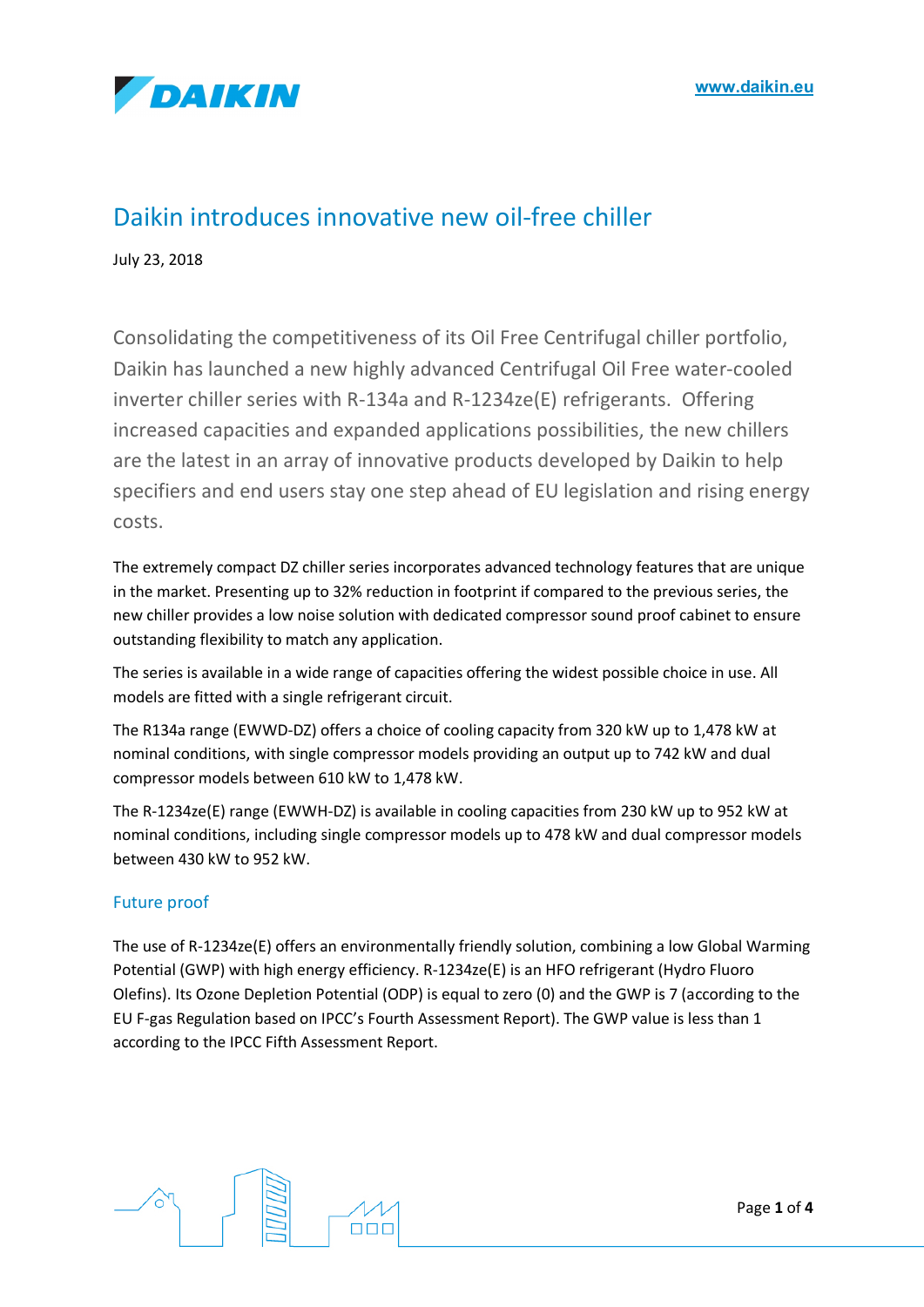

The introduction of the new R-1234ze(E) range provides a long-term solution that supports the HFC phase down schedule of the F-gas Regulation.

# Magnetic Bearing Technology

The new DZ Series Water-Cooled Oil Free Centrifugal chiller is fitted with centrifugal compressors which utilize frictionless magnetic bearings for oil-free operation. Its highly advanced design also incorporates integrated variable-frequency drives and high-speed direct drive technology.

# Industry leading part-load efficiency

The DZ Series is the result of careful design, aimed at optimizing the energy efficiency of the chiller to reduce operating costs.

High efficiency compressors and heat exchangers are combined to achieve an impressive performance. The absence of oil in the refrigerant circuit delivers higher heat exchanger performance compared to traditional oiled centrifugal chillers.

With a SEER score of up to 9.35, the EWWD-DZ series not only meets but betters 2021 Ecodesign requirements by 43%.

## Increased reliability

The frictionless magnetic bearing design needs no oil management system, resulting in increased reliability and reduced maintenance.

#### Green building design

With the EU low carbon roadmap now targeting an 80% reduction overall in CO2 emissions by 2050 and F-Gas legislation driving a reduction in direct emissions, there is more demand than ever for high efficiency HVAC systems that reduce consumption in use.

The new DZ chiller series has been developed to achieve maximum efficiency and is future-proofed to comply with existing design and regulatory standards as well as meeting longer-term EU energy goals.

With up to 50% of building energy usage accounted for by HVAC equipment, the new DZ can help boost the environmental credentials of buildings to achieve a high BREEAM or LEED score with lower running costs, making assets more attractive to building owners and tenants.

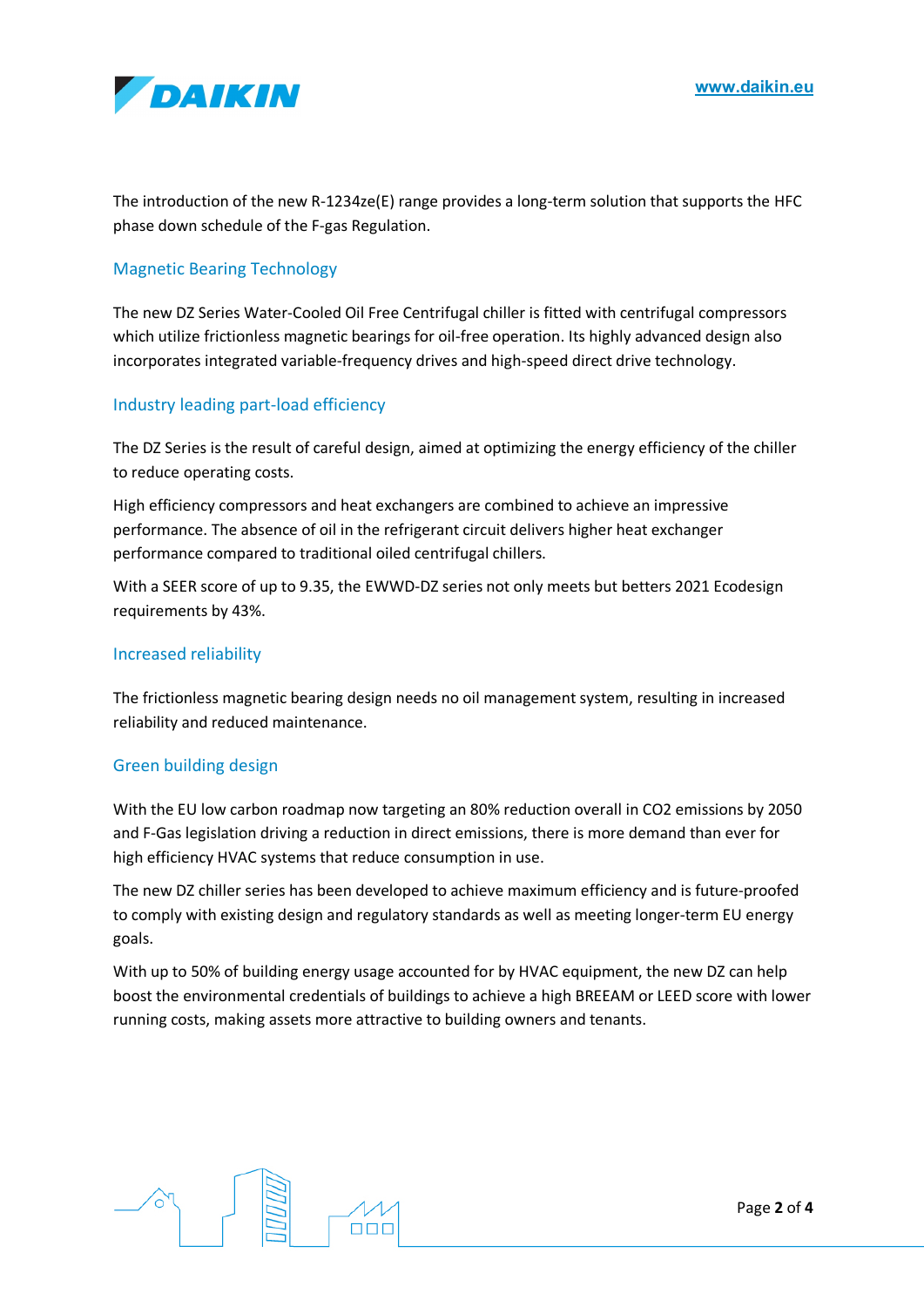

# Designed for compactness

The DZ series' unique design with stacked heat exchangers presents a minimal footprint. Standard two-passes configuration and availability of single- and three-passes options ensures maximum flexibility for low and high delta temperature applications.

The slimline profile of the unit, plus optional knockdown panel, makes it ideal for installation through existing doorways.

#### Application flexibility

The DZ Series includes models suitable for both high condensing operation (Dry Cooler application) and low condensing operation (Cooling Tower applications), with a wide range of additional options, such as the Rapid Re-Start, which allows the unit to restart after a power failure within 26 seconds following power restoration. Together with an automatic transfer switch to backup generator, the new chiller series offers a comprehensive solution for data centers applications.

Enabled for operation via the Daikin On Site platform, the DZ series can be monitored remotely, with one-click access for system optimization and preventative maintenance. Supplied with an App specifically designed to operate on the unit by remote smart device (tablet, smartphone, PC, the DZ offers simplicity and ease of use, with a graphical display of the main data and unit operating parameters.

#### **Ends**

#### *Daikin's Refrigerant Policy:*

Daikin has a long history of continually reducing the environmental impact of cooling, heating and refrigeration products, as well as having a unique expertise that comes from manufacturing both refrigerants and equipment. This position is a result of the company's corporate philosophy to "Be a Company that Leads in Applying Environmentally Friendly Practices".

Regarding refrigerant choice, Daikin has expertise in using fluorinated (HFC, HFO) as well as nonfluorinated gases (ammonia, carbon dioxide, hydrocarbons), because the company believes in diversity of refrigerant choice to allow the best suited solution to be used in each application.

For a complete overview see: "Daikin's Policy and Comprehensive Actions on the Environmental Impact of Refrigerants"